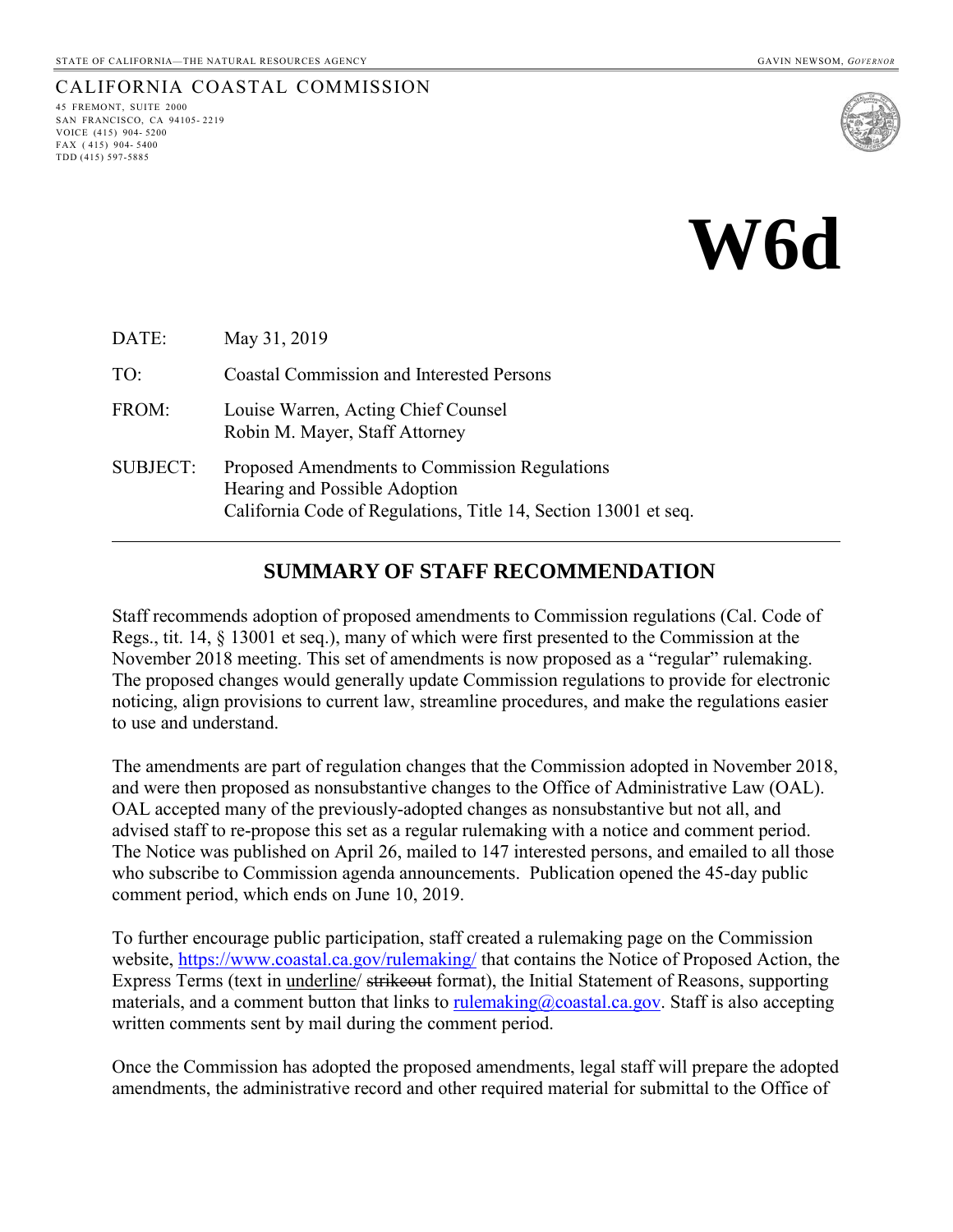Administrative Law (OAL). OAL reviews proposals for regular rulemaking within 30 working days. The proposed amendments are evaluated for clarity, necessity, consistency with and nonduplication of other law, the Commission's authority to regulate for the terms expressed, and "reference" – noted citations to the statutes that are implemented, interpreted, or made specific.

Following review by OAL, the amended regulations, as approved, are filed with the Secretary of State and published in Title 14 of the California Code of Regulations. The new version of the regulations will be made available on the Commission website as soon as feasible. Staff anticipates all approved changes to be effective as of August 1, 2019, but that date may be extended.

Staff recommends **adoption** of the proposed amendments to Commission regulations. The motion and resolution are on p. 3 of this report.

### **ADDITIONAL INFORMATION**

For documents related to the rulemaking, go to the Commission's rulemaking webpage at [https://coastal.ca.gov/rulemaking.](https://coastal.ca.gov/rulemaking) Comments may be sent to: [rulemaking@coastal.ca.gov,](mailto:rulemaking@coastal.ca.gov) or mailed to Rulemaking, California Coastal Commission, 45 Fremont St. #2000, San Francisco, CA 94105.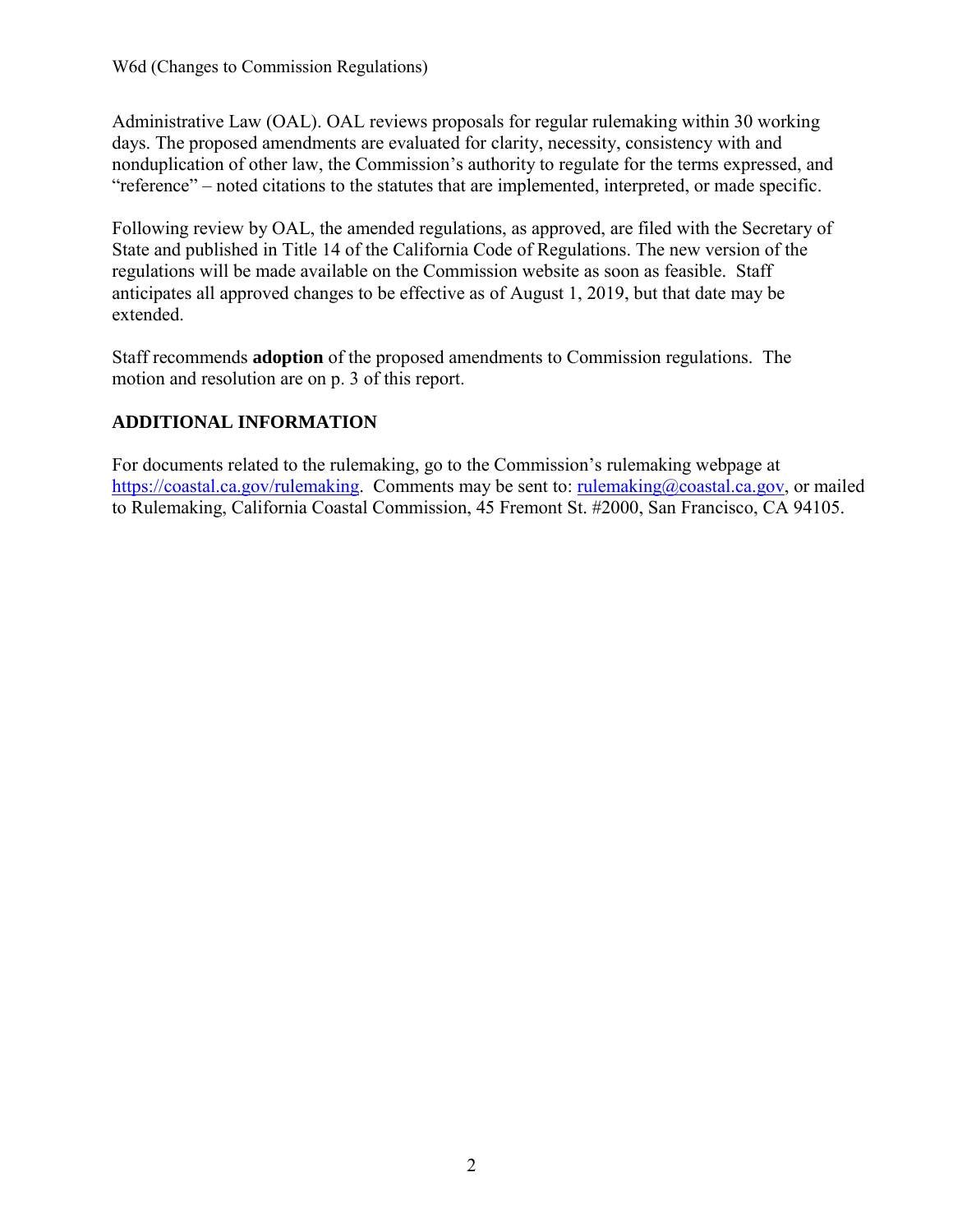# **TABLE OF CONTENTS**

## **APPENDICES**

Appendix A – Substantive File Documents

## **[EXHIBITS](https://documents.coastal.ca.gov/reports/2018/11/w7g/w7g-11-2018-exhibits.pdf)**

[Exhibit 1-Notice of](https://documents.coastal.ca.gov/reports/2019/6/W6d/W6d-6-2019-exhibits.pdf) Proposed Action [Exhibit 2-Express Terms \(text](https://documents.coastal.ca.gov/reports/2019/6/W6d/W6d-6-2019-exhibits.pdf) in underline/strikeout format) Exhibit 3-Initial Statement of [Reasons \(rationale for each change\) and exhibits](https://documents.coastal.ca.gov/reports/2019/6/W6d/W6d-6-2019-exhibits.pdf) [Exhibit 4-Supporting Materials](https://documents.coastal.ca.gov/reports/2019/6/W6d/W6d-6-2019-exhibits.pdf)

## **I. MOTION AND RESOLUTION**

### **Motion:**

*I move that the Commission adopt the proposed amendments to Commission regulations in accordance with the staff recommendation.*

Staff recommends a **YES** vote. Passage of this motion will result in adoption of the proposed amendments for submittal to the Office of Administrative Law. The motion passes only by affirmative vote by a majority of the appointed membership of the commission.

### **Resolution:**

*The Commission hereby adopts the proposed amendments to Commission regulations for submittal to the Office of Administrative Law and finds they are consistent with the Coastal Act and other applicable law. Adoption of the proposed amendments is exempt from the California Environmental Quality Act because the proposal has no potential for causing a significant impact on the environment.*

## **II. BACKGROUND**

Section 30333 of the Public Resources Code authorizes the Commission to adopt or amend regulations to carry out the purposes and provisions of the Coastal Act, and to govern procedures for considerations under the Commission's jurisdiction. Section 30333.1 further encourages periodic review of the regulations in order to make revisions "necessary and appropriate to simplify and expedite the review of any matter that is before the commission." Many of the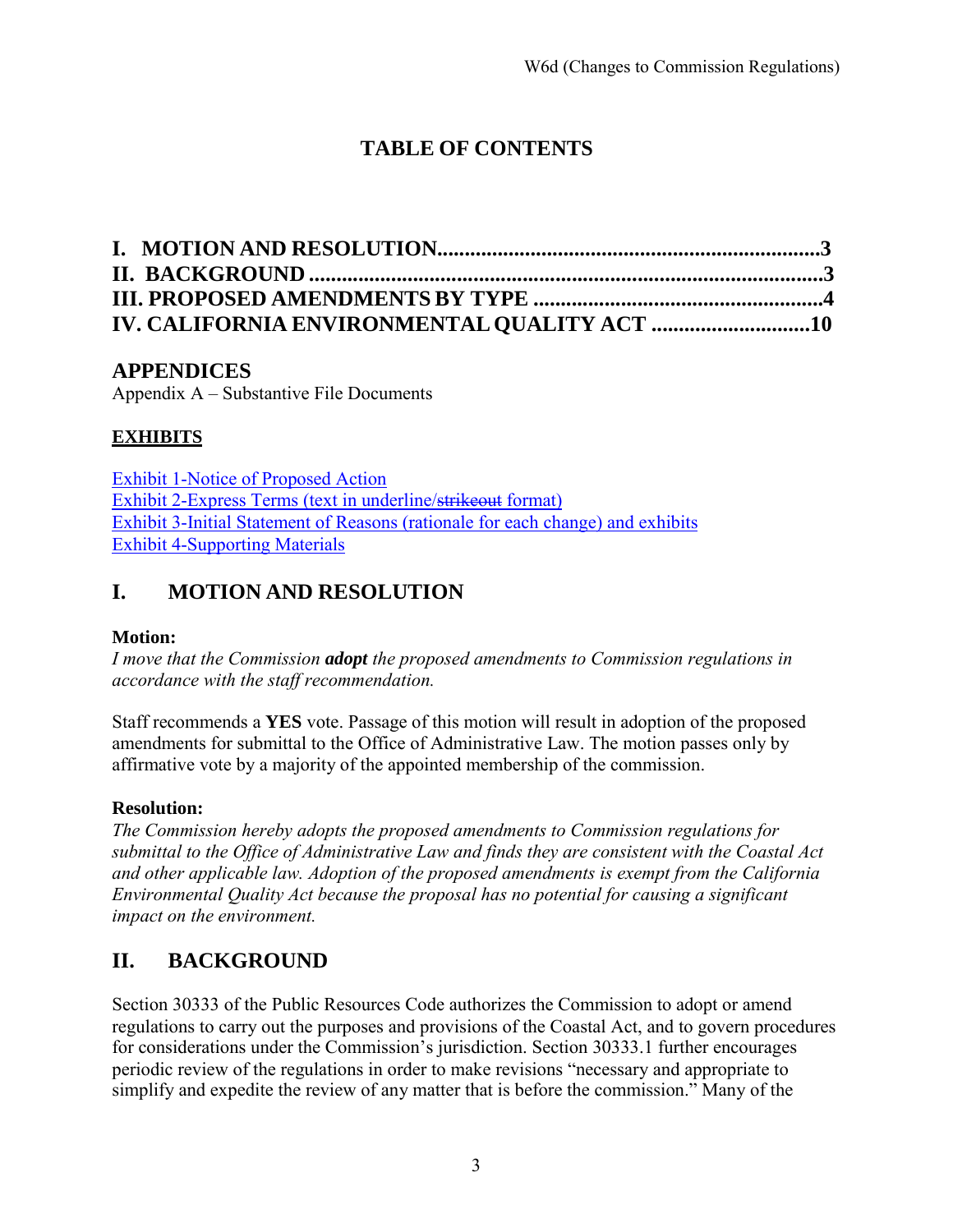proposals in this rulemaking aim to accomplish more expeditious review of the Commission's matters, which number in the hundreds every year.

The Commission's regulations are found in Division 5.5 of Title 14 of the California Code of Regulations. As a whole, the regulations implement, interpret, and make specific provisions of the Coastal Act, the California Environmental Quality Act (CEQA), and the Government Code (chiefly, the Bagley-Keene Open Meeting Act and the Permit Streamlining Act). Regulatory provisions are to be construed liberally to accomplish the purposes and carry out the objectives of the Coastal Act. (§ 13003.)

The Office of Administrative Law (OAL) reviews regulations for more than two hundred California agencies, including the Coastal Commission. "Regular" rulemaking changes are proposed as required by the California Administrative Procedure Act (Gov. Code, § 113040 et seq.) and OAL regulations (Cal. Code of Regs., tit. 1). Requirements include a 45-day public comment period, a hearing for public comment, and submittal of the administrative record and other materials for OAL review.

OAL has 30 working days to conduct review of the proposed changes. Changes are reviewed according to six standards: clarity, necessity, consistency with and nonduplication of other law, the Commission's authority to regulate for the terms expressed, and "reference" – noted citations to the statutes that are implemented, interpreted, or made specific.

Changes that are accepted are filed with the Secretary of State, and once effective they are published in Title 14 of the California Code of Regulations. The new regulations will be made available on the Commission website as soon as feasible. Changes that are rejected may be proposed in a future rulemaking that may incorporate suggestions from OAL or make other changes to ensure acceptance. Staff will request that approved amendments be effective as of August 1, 2019, but that date may be extended according to the Secretary of State's quarterly schedule.

## **III. PROPOSED AMENDMENTS BY TYPE**

A summary of the proposed amendments by type is provided as follows:

## **Generalizing communication methods**

Example: *§ 13056. Filing.*

*(b) The executive director shall make the filing determination in writing within ten (10) working days, if feasible, but in no event later than thirty (30) calendar days after the date it is received in the offices of the commission during its normal working hours. The executive director shall mail or transmit by other reasonable means the filing determination to the applicant.*

Rationale: Generalizing communication methods is offered to allow for e-mail where the recipient has supplied an e-mail address. Generally e-mail is faster, more certain, more effective,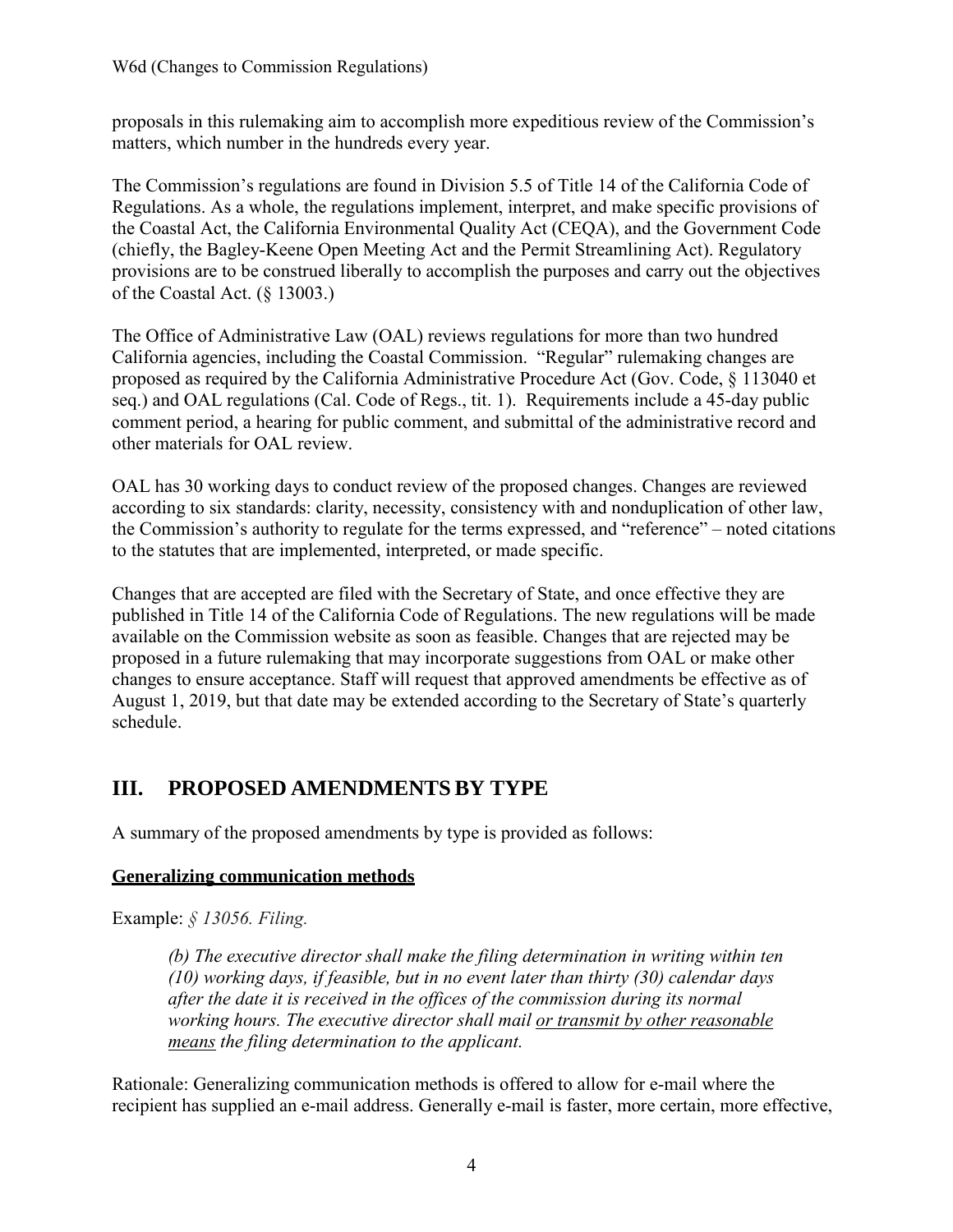and considerably less expensive than mailing a notice. The content of the notice is the same regardless of method. If a recipient prefers mailed notices, he or she may so request, and Commission staff will send them by regular mail.

Proposed for: §§ 13015, 13016, 13020, 13054, 13056, 13059, 13060, 13063, 13107, 13110, 13111, 13112, 13143, 13151, 13153, 13169, 13181, 13182, 13191, 13192, 13320, 13329.1, 13333, 13368, 13515, 13519, 13524, 13532, 13550, 13552, 13555, and 13565.

### **Website posting**

Example: *§ 13059. Distribution of Staff Reports.*

*The executive director shall distribute the staff report by mail or by any reasonable means to all members of the commission, to the applicant(s), to all affected cities and counties, to all public agencies which have jurisdiction, by law, with respect to the proposed development and to all persons who specifically requested it. The executive director shall also post the staff report to the commission's website….*

Rationale: The Executive Director posts all agendas, staff reports, exhibits, and timely comments for each matter considered at a meeting. In particular, the Bagley-Keene Open Meeting Act requires agendas to be posted at least ten days in advance of a meeting. (Gov. Code, § 11125.) Most material posted is tied to an agenda item. Other postings, such as notices of appealable developments, help publicize and provide convenient access to important matters not necessarily on the agenda. Some postings act in lieu of direct notice. Certain notices nevertheless must be mailed (such as notices to neighboring landowners) or sent directly to interested persons. The proposed amendments do not affect those mailing requirements.

Proposed for: §§ 13016, 13018.5, 13020, Ch. 4 note, 13059, 13060, 13063, 13102, 13110, 13143, 13153, 13183, 13193, 13238.2, 13317, 13332, 13355, 13515, 13523, 13524, 13525, 13532, 13544, 13544.5, 13547, 13550, 13627, and 13631.

#### **Make a regulatory provision consistent with a changed California statute**

Example: *§ 13066. Order of Proceedings.*

*(b2) The chairperson may allow rebuttal testimony by the applicant in accordance with Public Resources Code section 30333.1(a).*

Example: *§ 13256.2. Commission Action on Boundary Adjustment.*

*Within 49 working days of the filing of a request for a boundary adjustment the Commission shall conduct the public hearing and take action in substantially the same manner as provided in Sections 13057-13096. The Commission shall adopt a resolution regarding the request for an adjustment to the coastal zone boundary....*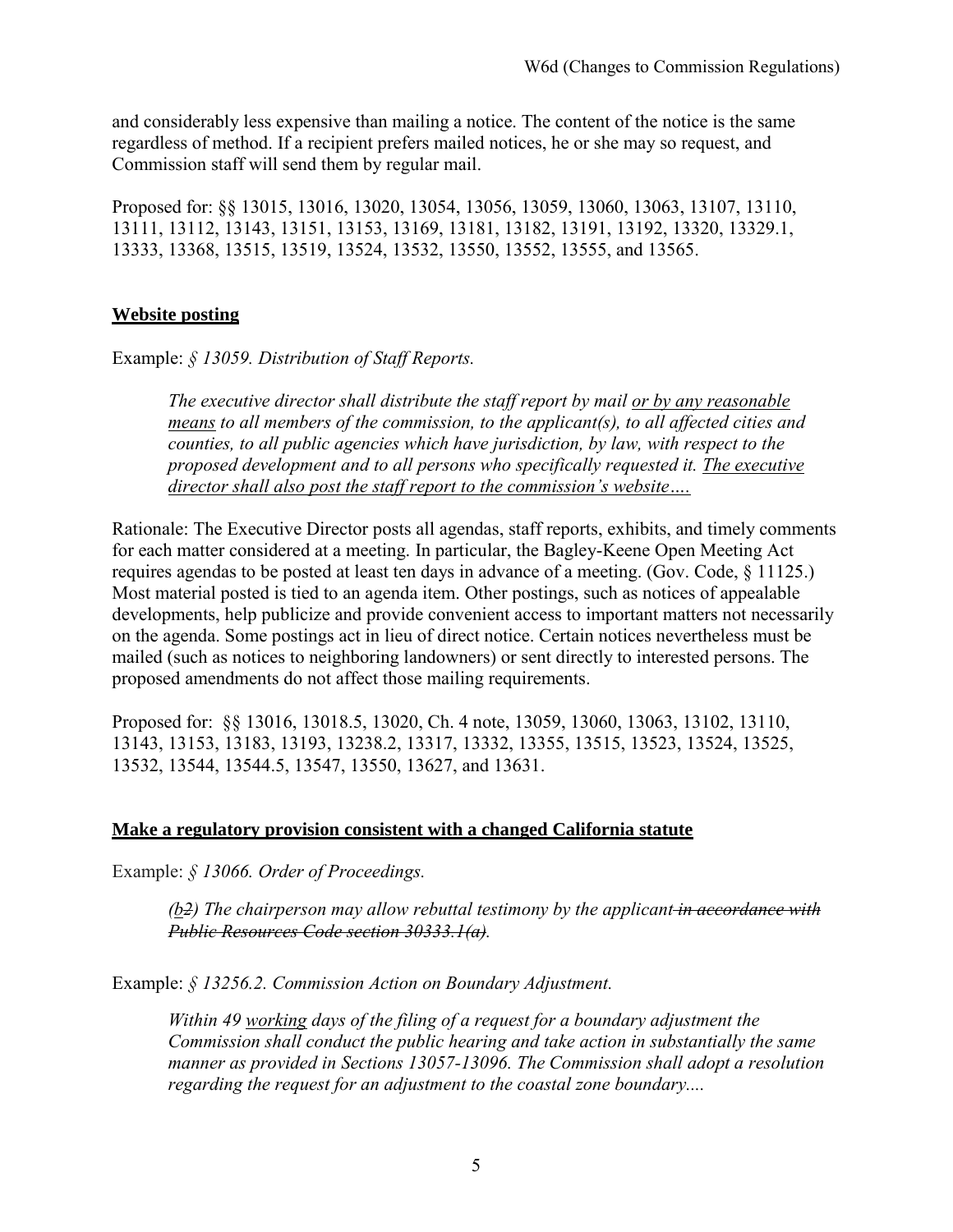Rationale: Proposed amendments would update the regulations according to changes in statutes, including amendments to the Coastal Act. In the first example, the referenced provision no longer exists. In the second example, the review period has changed from 49 days to 49 working days, in accordance with amendments to Section 30315 of the Public Resources Code.

Proposed for: §§ 13066, 13256.2, 13502, and 13630.

### **Streamlining procedures**

Example: Add *§ 13024.5. Moving Items from Regular Calendar to Consent Calendar*

*(a) When the proponent of a matter included on the regular calendar of an agenda is in agreement with the executive director's recommendation and the executive director is not aware of any significant controversy regarding that matter, the executive director may move that item onto the consent calendar. Any item moved to the consent calendar shall be reinstated on the regular calendar at the request of any commissioner. A motion and vote to approve the consent calendar shall be deemed to include the motions and votes recommended by the executive director for each item included on the consent calendar.*

Example: *§ 13544. Effective Date of Certification of a Local Coastal Program.*

*(c) The executive director reports the determination that the local government's action and notification procedures are legally adequate to the Commission at its next regularly scheduled public meeting and the Commission does not object to the executive director's determination. If a majority of the commissioners present object to the executive director's determination and find that the local government action does not conform to the provisions of the Commission's action to certify the LCP, the Commission shall review the local government's action and notification procedures pursuant to Articles 9- 12 as if it were a resubmittal; and...*

Rationale: Amendments are proposed to streamline procedures not required by statutory language that are redundant or inefficient. In the first example, the consent calendar is made available for any noncontroversial matter. Existing regulations allow for coastal development permit items to be placed on the consent calendar. Making the consent calendar available for other kinds of matters, such as extending the deadlines for review of a local coastal program submittal, would save considerable time at meetings and allow Commissioners to focus on more important items.

In the second example, the Executive Director "checkoff" procedure for local coastal programs after certification is kept ministerial, as the Coastal Act describes. When the Commission approves certification with modifications (essentially, a conditional certification), the local government has six months to complete local action for acceptance of the modifications (§§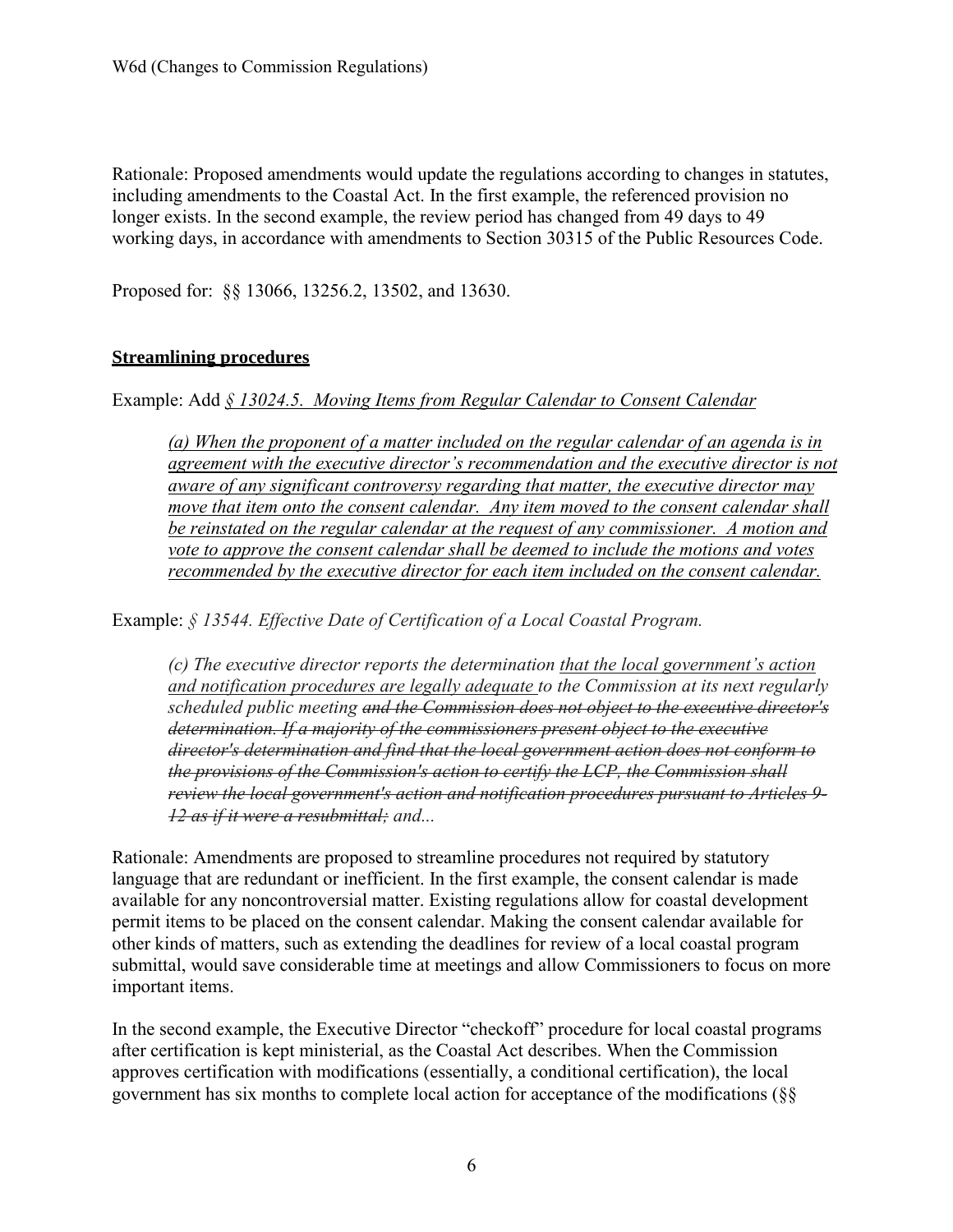13537, 13542). Coastal Act Sections 30512(b) and 30513 do not require Commission concurrence or any action following certification; they merely require conditional certification be delayed until the modifications are accepted by the Executive Director. The statute, and the regulation as amended, promote finality, efficiency, and certainty. To ensure maximum notice, the regulation requires the Executive Director to report post-certification local action to the Commission.

Proposed for: §§ 13024.5, 13056, 13066, 13094, 13111, 13156, 13165, 13170, 13258, 13329.1, 13333, 13515, 13535, 13542, 13544, 13547, 13633, and 13634.

#### **Clarity edits to remove or prevent ambiguities**

Example: *§ 13054. Identification of Interested Persons/Submission of Envelopes/Posting of Site.*

*(e) Pursuant to Sections 13105(b) 13104 through 13108.5, the commission shallmay revoke a permit if it determines that the permit was granted without proper notice having been given.*

Rationale: Several clarity edits seek to prevent or remove ambiguities. In the example, the applicable regulation provision is called out rather than several sections; "shall" is amended to "may" in order to be consistent with other regulations about revocation and to express the Commission's discretion to revoke a permit.

Proposed for: §§ 13052, 13054, 13094, 13115, 13156, 13255.2, 13502, 13511, and 13565.

#### **Clarity edits to specify vague provisions**

Example: *§ 13060 Written comments*

*(b) Written communications must shall be received by the executive director in the appropriate district office by the close of business on the last working day of the week prior to the day of the hearing or in the hearing room on the day of the public hearing. The executive director does not accept responsibility for the cost or delivery of written communications to the hearing room;*

Rationale: Several clarity edits seek to make vague provisions specific to ease application of the regulation and communicate a reasonable standard for compliance. Here, "prior to the day" of the hearing is vague. Receipt of comments by the close of business on Friday (or in case of a Friday holiday, the previous working day) expresses the feasible amount of time for staff to process the comments. Late comments are nevertheless distributed or reported at the meeting.

Proposed for: §§ 13012.1 (addition), 13053.5, 13060, 13110, 13111, 13115, 13139, 13142, 13153, 13163, 13169, 13172, 13181, 13184, 13185, 13256.1, 13318, 13320, 13329.1, 13337, 13502, 13525, 13544, 13547, 13552, 13627, and 13632.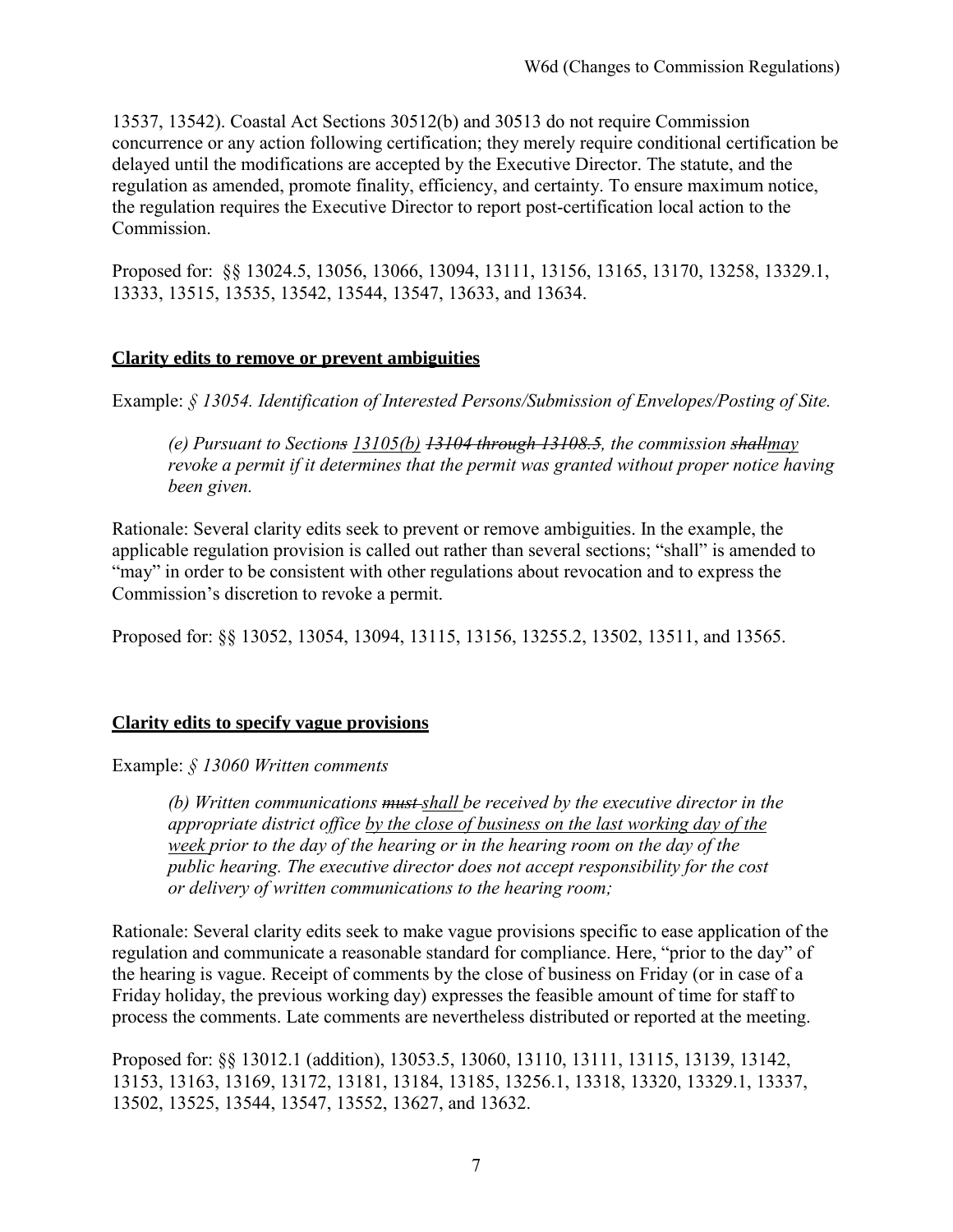**Corrections,** such as to cross-references or misstatements.

Example: § 13117. *Qualifications to Testify Before Commission.*

*Only the applicant, the appellant, persons who opposed the application before the local government (or` their representatives), and the local government shall be qualified to testify at the Commission hearings at at the substantial issue any stage of the appeal process. All other persons may submit comments in writing to the Commission or executive director, copies or summaries of which shall be provided to all Commissioners pursuant to Sections 13060-13061.*

Example: *§ 13142. Criteria for Granting Permit.*

*The executive director shall provide public notice of the proposed emergency action allowedrequired [by Public Resources](http://www.westlaw.com/Link/Document/FullText?findType=L&pubNum=1000220&cite=CAPHS30624&originatingDoc=IE26E5A90D48711DEBC02831C6D6C108E&refType=LQ&originationContext=document&vr=3.0&rs=cblt1.0&transitionType=DocumentItem&contextData=(sc.Default)) Code Section 30624, with the extent and type of notice determined on the basis of the nature of the emergency itself. The executive director may grant an emergency permit upon reasonable terms and conditions, including an expiration date and the necessity for a regular permit application later, if the executive director finds that:*

Rationale: Dozens of cross-references are proposed to be amended to replace an inaccurate or obsolete reference with the correct regulatory or statutory provision. In the first example, the cross-reference to section 13061 is proposed to be deleted as that regulation is repealed. Other proposed amendments would correct the characterization of the underlying statute. In the first example, "substantial issue" replaces "any," as it is only the substantial issue stage of an appeal where issues are limited. (See Pub. Resources Code,  $\frac{1}{2}$  30625(b)(2).) In the second example, the statute allows, rather than requires, the issuance of an emergency permit.

Proposed for: §§ 13050.5, 13052, 13054, 13066, 13067, 13111, 13112, 13117, 13142, 13150, 13181, 13185, Appendix A, 13191, 13255.2, 13256.1, 13333, 13337, 13340, 13359, 13511, 13515, 13531, 13537, 13544, 13544.5, 13547, 13555, 13571, 13627, 13628, and 13632.

#### **Supplemental notice of statutory requirements**

Example: *§ 13111*

*(a) An appeal of a local government's decision on a coastal development permit application (or local government equivalent) may be filed by an applicant or any aggrieved person who exhausted local appeals, or any two (2) members of the Commission. The appeal must contain the following information:*

*...*

*(7) information on how each appellant participated in the local government action or*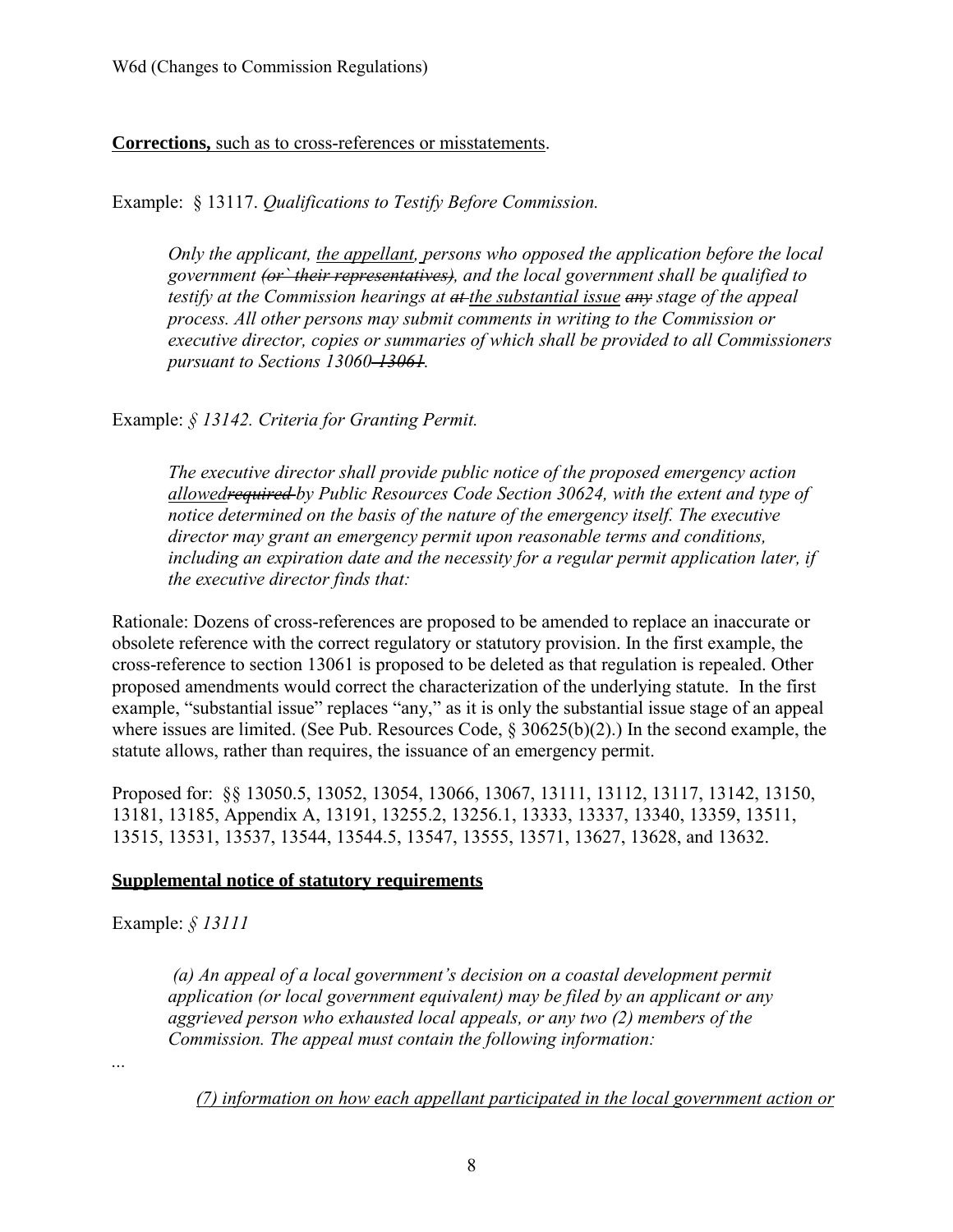*otherwise is qualified as an "aggrieved person" as defined by Public Resources Code Section 30801;*

*(78) the specific grounds for appeal as described in Public Resources Code, Section 30603;*

Rationale: The proposed amendments would directly cite relevant statutes or incorporate the statutory language. In the example, the proposed amendments provide supplemental notice to appellants of key requirements scattered in different chapters of the Coastal Act. While most appeals have merit, many lack proper grounds or do not contain information about how appellants raised their concerns (i.e., exhausted issues) during the local government's action. A poorly-stated appeal creates needless work of staff and frustration for the appellant. The proposed amendments would help appellants adhere to the requirements and give staff a further basis for gathering the needed information.

Proposed for: §§ 13018.5, 13020, 13053.5, 13073, 13111, 13172, 13181, 13320, 13329.3, 13353, 13502, 13511, 13565, 13566, and 13571.

#### **Revising structure, syntax, grammar, spelling, or punctuation**

Example: *§ 13329.1. Applications.*

*(a) Applications in case of emergency shall be made by in writing letter to the appropriate local official designated by the local government or, if time does not allow, in person or by telephone if time does not allow.*

*(b) The following information should be included in the request:*

*... (5) The circumstance during the emergency that appeared to justify the courses cause(s) of action taken, including the probable consequences of failing to take action.*

Rationale: Several proposed amendments would change the syntax for clarity or to improve accuracy. In the example, "in writing" replaces "letter" to clarify any writing is accepted; "if time does not allow" is placed to ensure the clause governs only "in person or by telephone," and "courses" replaces "causes" of action to generalize and avoid the legal term "causes of action."

Proposed for: §§ 13053.5, 13163, 13166, 13255.2, 13329.1, 13353, 13355, 13531, 13550, and 13565.

#### **Repealing a provision that has lost statutory authority**

Example: *§ 13013.5. Copies and Certification.*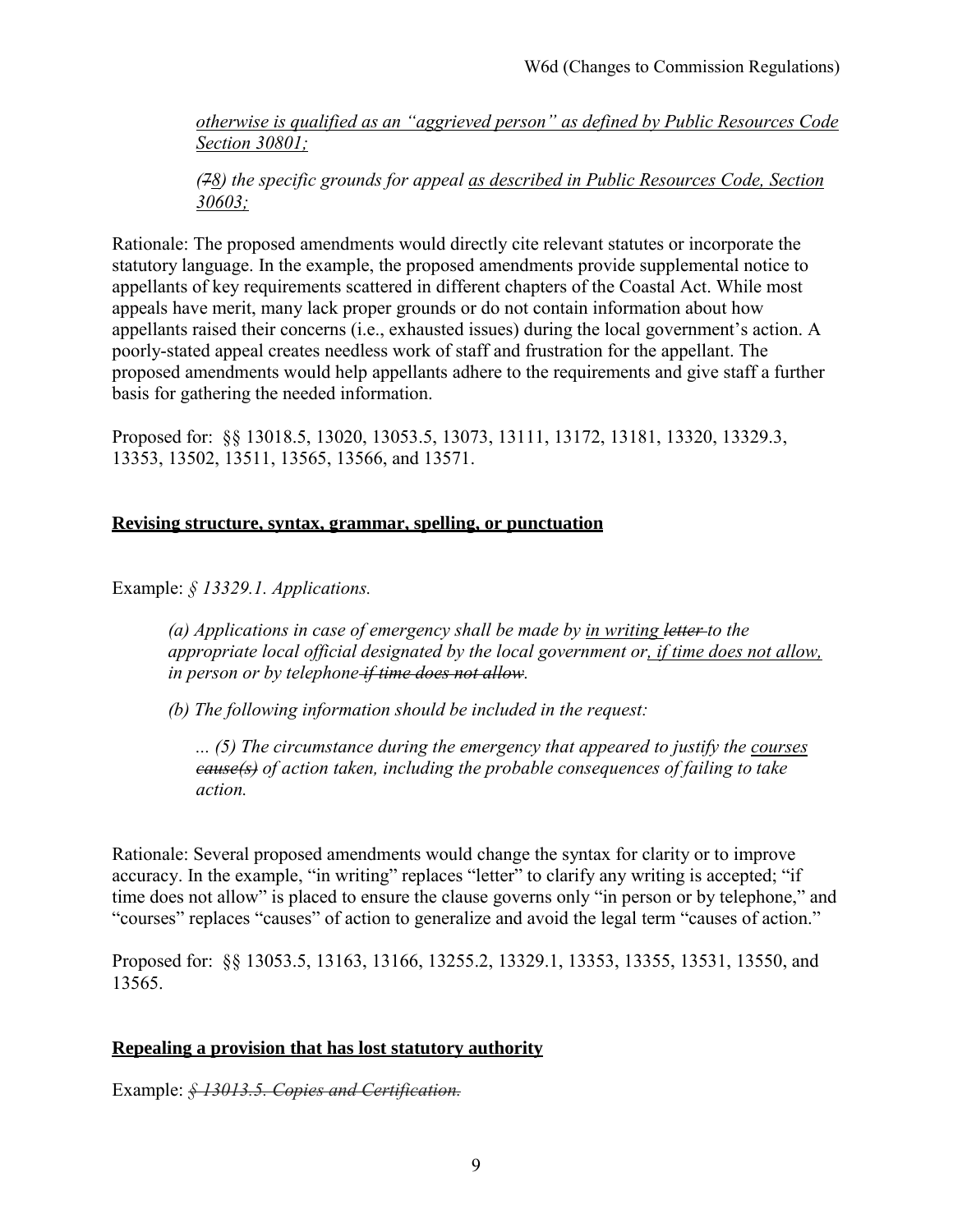*Copies of official records may be made and certified by the commission, the expense thereof to be borne by the person or party requesting the same.*

*Note: Authority cited: Section 30333, Public Resources Code. Reference: Section 6257, Government Code.*

Rationale: Several amendments remove provisions that no longer have statutory authority. In the example, Government Code Section 6257 regarding certification is repealed; thus there is no statutory basis for the regulation. Currently, copies of records are provided to the public according to other provisions of the Public Records Act.

Proposed for: §§ 13013.5, 13066, 13359, 13550, and 13630.

### **Changing or adding an authority or reference citation in the ending note**

Example: *§ 13165. Amendments to Administrative Permits ....*

*Note: Authority cited: [Sections 30333, Public Resources Code.](http://www.westlaw.com/Link/Document/FullText?findType=L&pubNum=1000220&cite=CAPHS30333&originatingDoc=IEA8C99D0D48711DEBC02831C6D6C108E&refType=LQ&originationContext=document&vr=3.0&rs=cblt1.0&transitionType=DocumentItem&contextData=(sc.Default)) Reference: [Sections 30600 a](http://www.westlaw.com/Link/Document/FullText?findType=L&pubNum=1000220&cite=CAPHS30600&originatingDoc=IEA8C99D0D48711DEBC02831C6D6C108E&refType=LQ&originationContext=document&vr=3.0&rs=cblt1.0&transitionType=DocumentItem&contextData=(sc.Default))nd [30620, Public Resources Code.](http://www.westlaw.com/Link/Document/FullText?findType=L&pubNum=1000220&cite=CAPHS30620&originatingDoc=IEA8C99D0D48711DEBC02831C6D6C108E&refType=LQ&originationContext=document&vr=3.0&rs=cblt1.0&transitionType=DocumentItem&contextData=(sc.Default))*

Rationale: The Administrative Procedure Act requires that all regulations have an authority and reference note. (Gov. Code,  $\S 11349.1(a)(2)$ ,  $(a)(5)$ .) The authority note cites to the statutory provision that allows an agency to adopt the regulation. The reference note cites to the statutory provisions being implemented, interpreted, or made specific. Reference notes in particular aid in understanding the scope and purpose of regulations. Many Commission regulations lack a note (which if submitted today, would cause OAL to reject the regulation), and others have notes with citations that are inaccurate, incomplete, or imprecise.

Proposed for: §§ 13018.5, 13020, 13050.5, 13052, 13053.5, 13060, 13066, 13067, 13073, 13107, 13111, 13112, 13115, 13117, 13139, 13153, 13163, 13165, 13166, 13169, 13172, 13183, 13193, 13255.2, 13256.2, 13320, 13337, 13359, 13511, 13525, 13531, 13565, 13566, 13571, 13627, 13628, and 13631.

## **IV. CALIFORNIA ENVIRONMENTALQUALITY ACT (CEQA)**

The Commission finds that adoption of the proposed amendments is exempt from the California Environmental Quality Act because the proposal has no potential for causing a significant impact on the environment. (Cal. Code of Regs., tit. 14, § 15061(b)(3).)